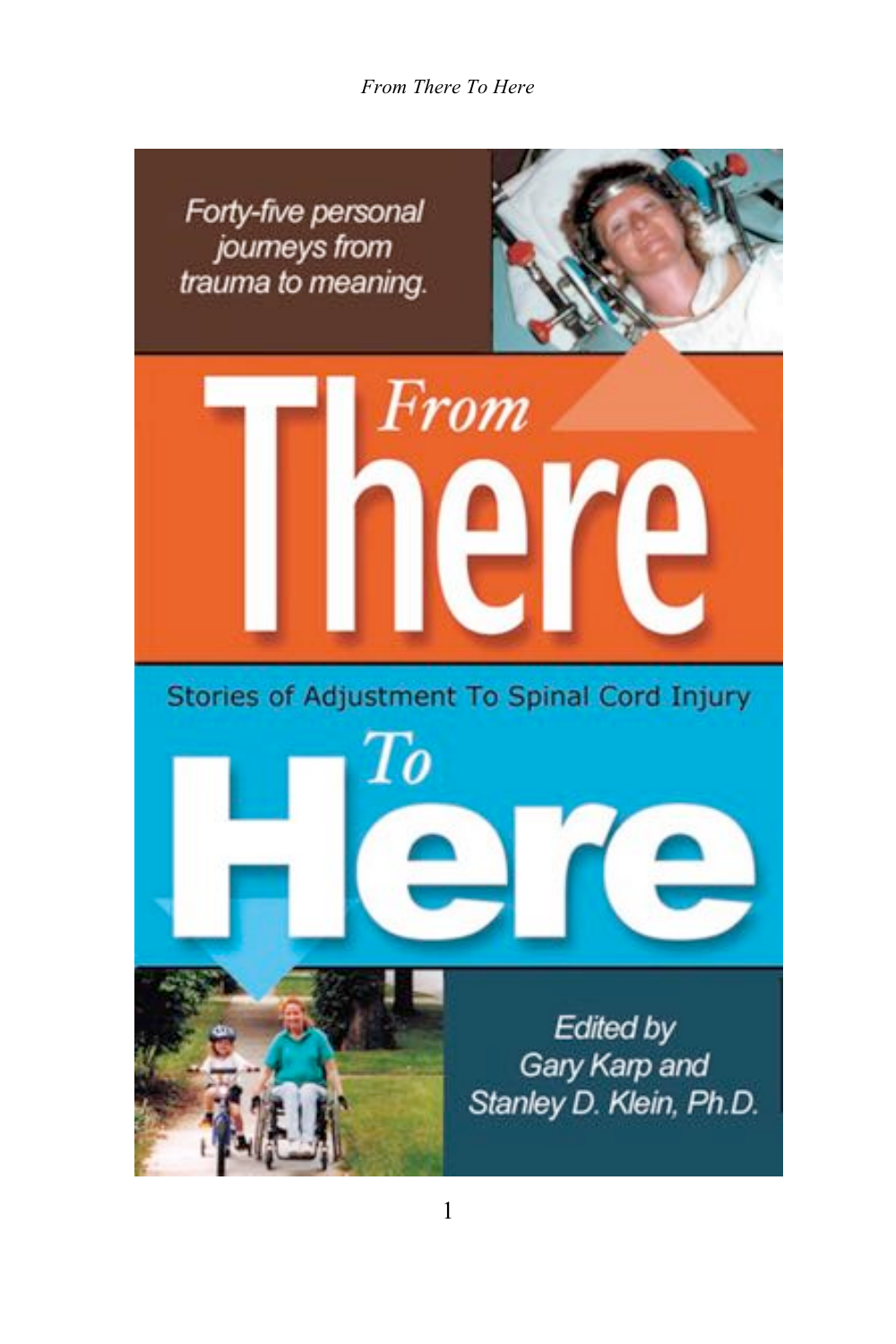*From There To Here*

# From There to Here

#### *Stories of Adjustment to Spinal Cord Injury*

Edited by Gary Karp and Stanley D. Klein, Ph.D.

This eBook of From There to Here is published thanks to the sponsorship of...



www.paralysis.org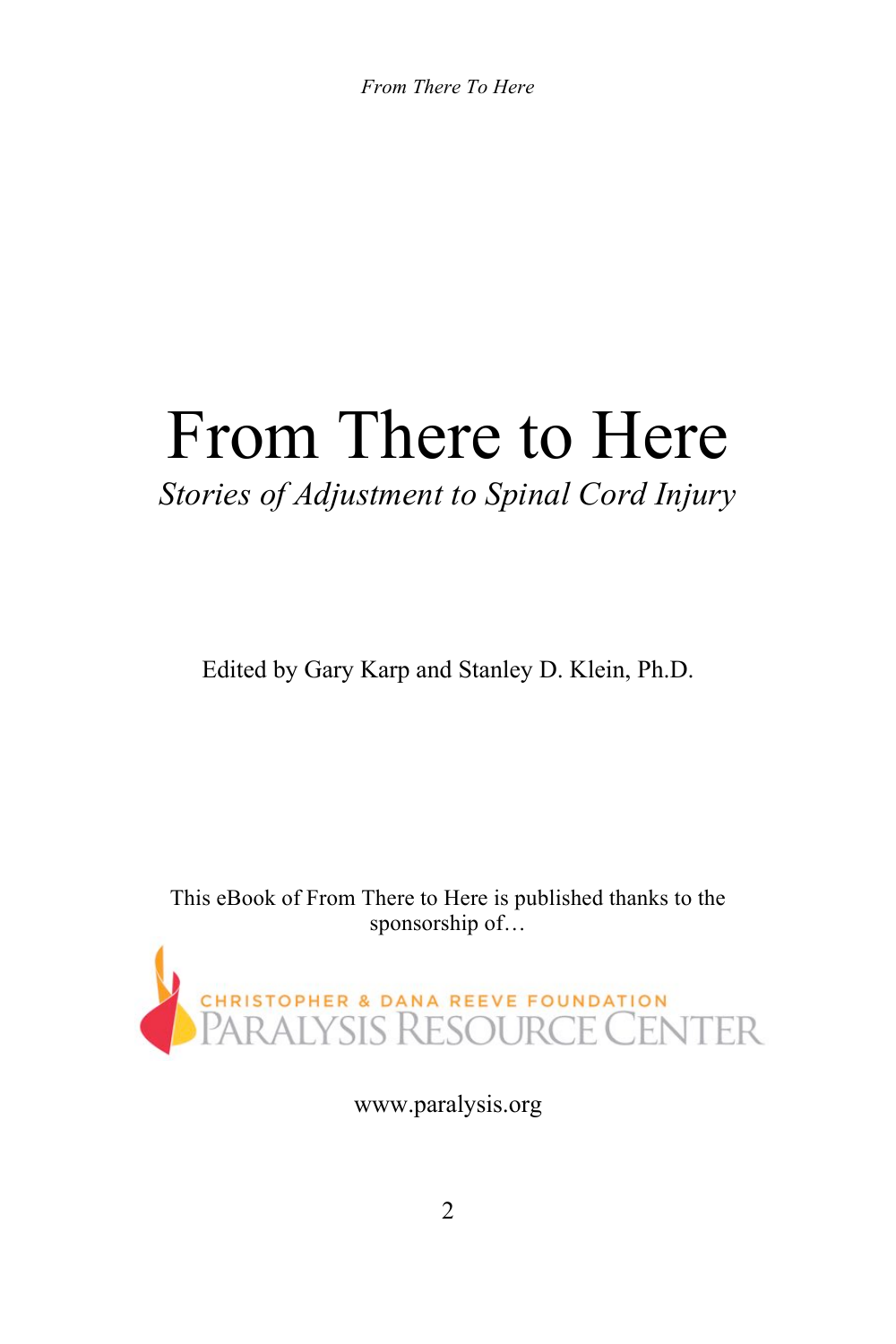## Table of Contents

| $\mathbf{1}$ | Elizabeth Fetter Eastman |  |
|--------------|--------------------------|--|
| 2            | Ned Fielden              |  |
| 3            | Miki Matheson            |  |
| 4            | Jim Langevin             |  |
| 5            | Victor Cerda             |  |
| 6            | Faye Pruitt              |  |
| 7            | <b>Chuck Stebbins</b>    |  |
| 8            | Mark Edwards             |  |
| 9            | Leslie Sward Greer       |  |
| 10           | Michael Hurlock          |  |
| 11           | <b>Bobbie Humphreys</b>  |  |
| 12           | <b>Breck Lonier</b>      |  |
| 13           | Kris Ann Piazza          |  |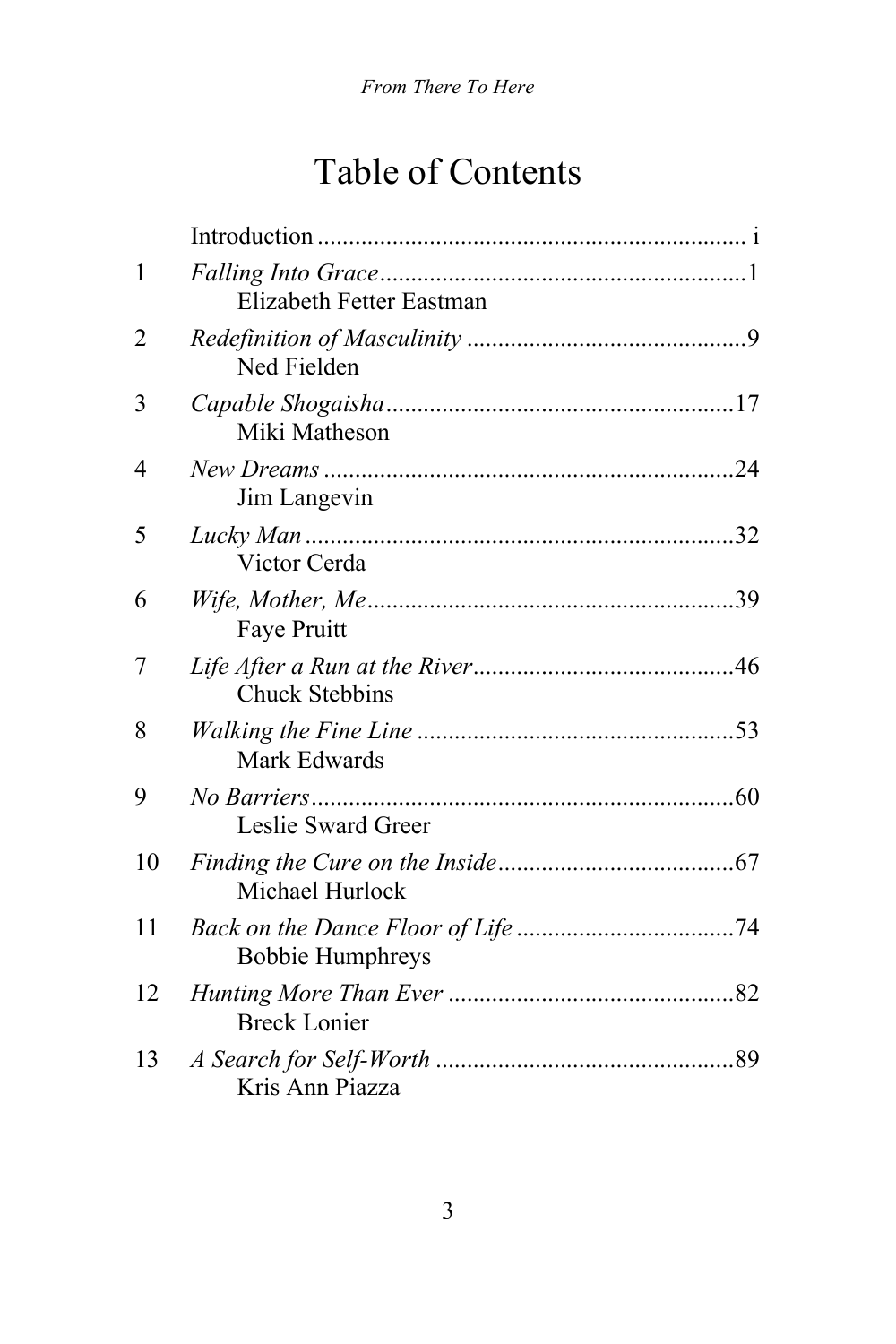| 14 | Sasha Rabchevsky                                                     |  |
|----|----------------------------------------------------------------------|--|
| 15 | Flo Kahn                                                             |  |
| 16 | Kris Gulden                                                          |  |
| 17 | Larry Nitz                                                           |  |
| 18 | <b>Audrey Begay</b>                                                  |  |
| 19 | Life Need Not Be Easy, As Long as It's Interesting134<br>Aline Moran |  |
| 20 | Time, Time, Time: See What's Become of Me142<br><b>Bill Hiser</b>    |  |
| 21 | Gordon Palmer                                                        |  |
| 22 | Kirk Feyerabend                                                      |  |
| 23 | Holding Together: A Newborn Life164<br>Samantha Kimball-Fell         |  |
| 24 | Mark Mathew Braunstein                                               |  |
| 25 | Renee Alper                                                          |  |
| 26 | David L. Baker                                                       |  |
| 27 | Jaehn Clare                                                          |  |
| 28 | .201<br><b>Steve Dalton</b>                                          |  |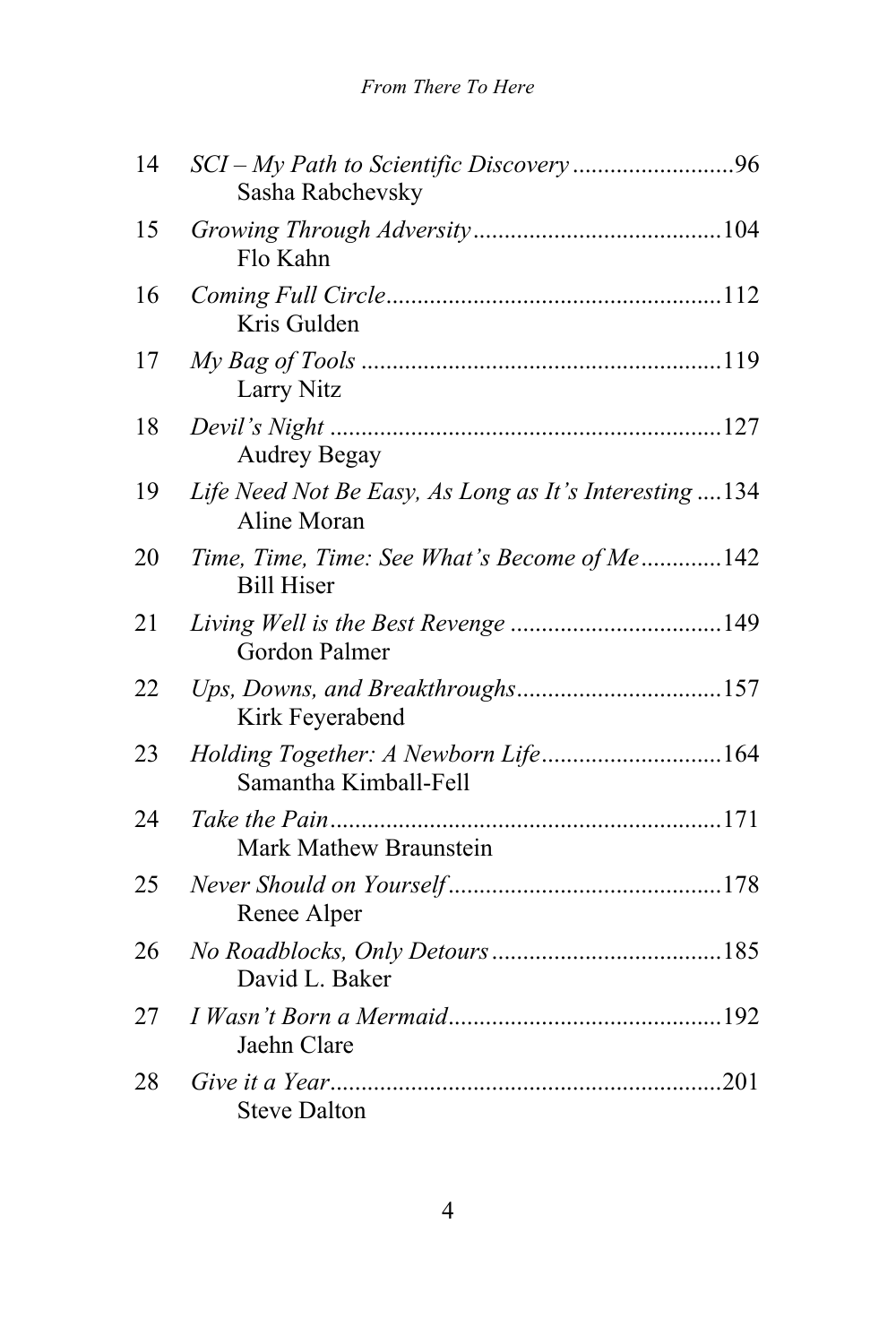*From There To Here*

### *Take the Pain*

D

#### Mark Mathew Braunstein

 $L2-3$ 

Age at SCI: 39 Date of SCI: August 6, 1990 Quaker Hill, Connecticut

On my thirty-ninth birthday, sober but celebratory, I dived off a footbridge into a river and emerged awaiting a wheelchair. I shattered my T12 vertebra and injured that fragile bundle of nerves called the spinal cord. Diagnosis: paralysis. Not everywhere, just below the waist. Prognosis: paralysis. Not forever, just the rest of my life.

Though I seldom leave things unfinished or undone, it was my good fortune that my spinal cord injury was incomplete, that my cord was not severed, and that during rehab, my functional level progressed to L2 and L3 (and later to L4 and L5). During rehab, I began to take a stand against SCI. And one year postinjury, I began to ambulate with crutches and leg braces. I still wheel at home and at my workplace, and do nearly everything I used to do, just lower. But I continue to crutch everywhere else in between, and go nearly everywhere I used to go, just slower.

My mind dwells inside my body, but my life dwells more inside my mind. My body matters, but my mind matters more.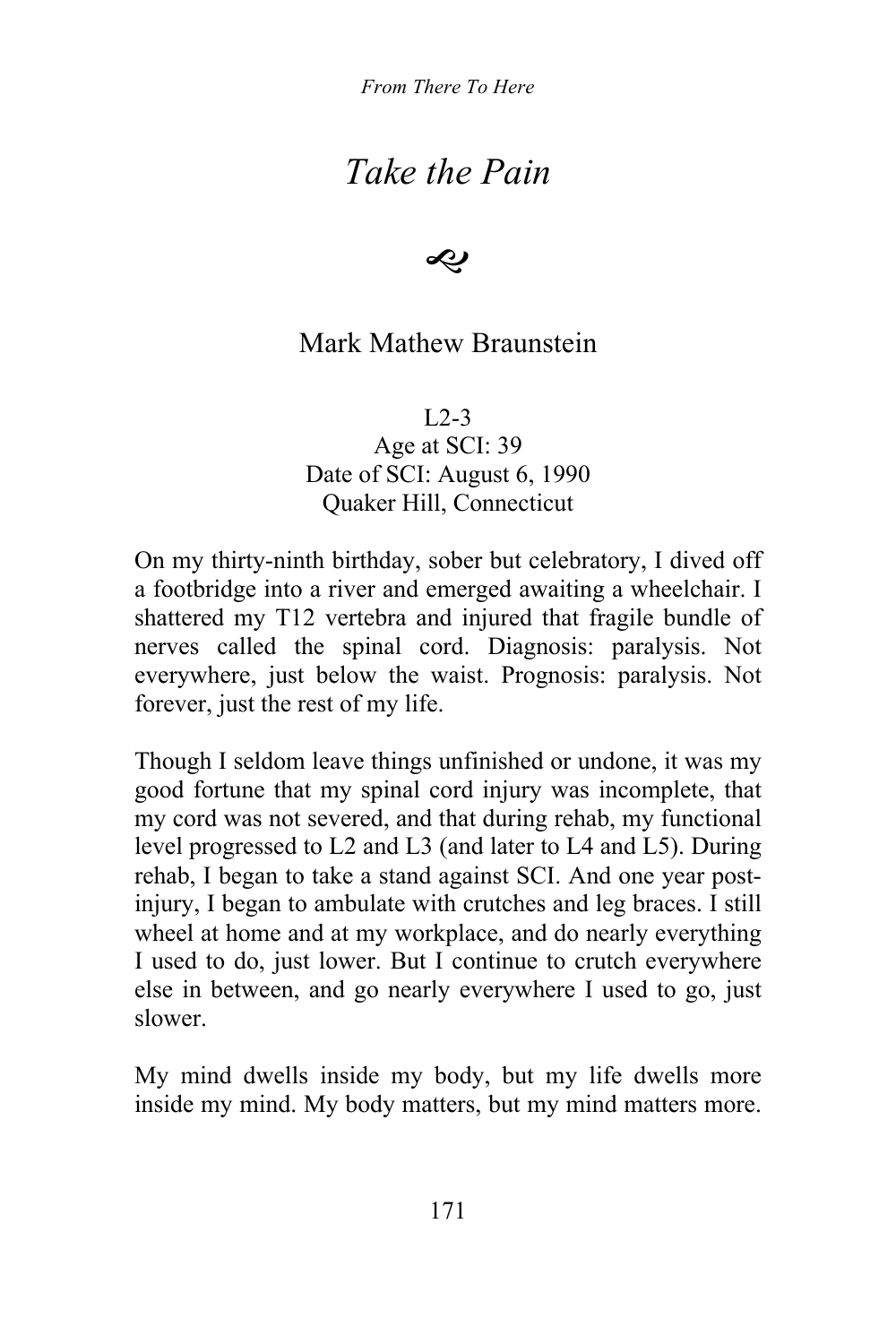Although my body is broken, my mind is not broken, and so my life is not broken.

When tragedy strikes, the stricken can choose to live with it, or to die from it, or to cry over it, or to laugh at it. I choose to laugh. Sure, early on, I suffered some sorrow and much pain. And sure, on some days, I contemplated suicide over my loss of a whole body that abruptly had been halved. But on other days, I did the math and added up that half a body is more than none. Indecisive, I made a secret pact with myself, the one person I could trust to keep a secret. I placed myself on a twoyear waitlist. If then not fully recovered, I would reconsider suicide. Two years later, I only half recovered my lower body, yet fully resumed my life. I half-forgot my past, and fully forgot my pact.

Now, more than thirteen years post-injury, my every step contributes to a journey from there to here, from can't to can, from injury to rehab, from disability to recovery. My journey includes some hyperbolic detours and humiliating downturns, especially because paraplegia is not just about "walk." It impacts four other four-letter words, namely "feel" plus the three sacral functions. Initially, all four took a hike.

Pardon my bedpan humor, but I still "pray for piss." I don't feel my penis, yet I do feel my fingers and do feel my tongue. So, I prefer to make love to a woman the way a woman makes love to a woman. "Come" never did come back, but ejaculation and orgasm are anti-climatic compared to being tireless in bed. Some call it tantric yoga. I call it paraplegia.

Now about "number two." Until my body hotwired its toilet training, accidents often reduced me to a whimpering fool. Other adults have accidents too, but they don't have to sit in them. During my third year post-injury, I slowly got my shit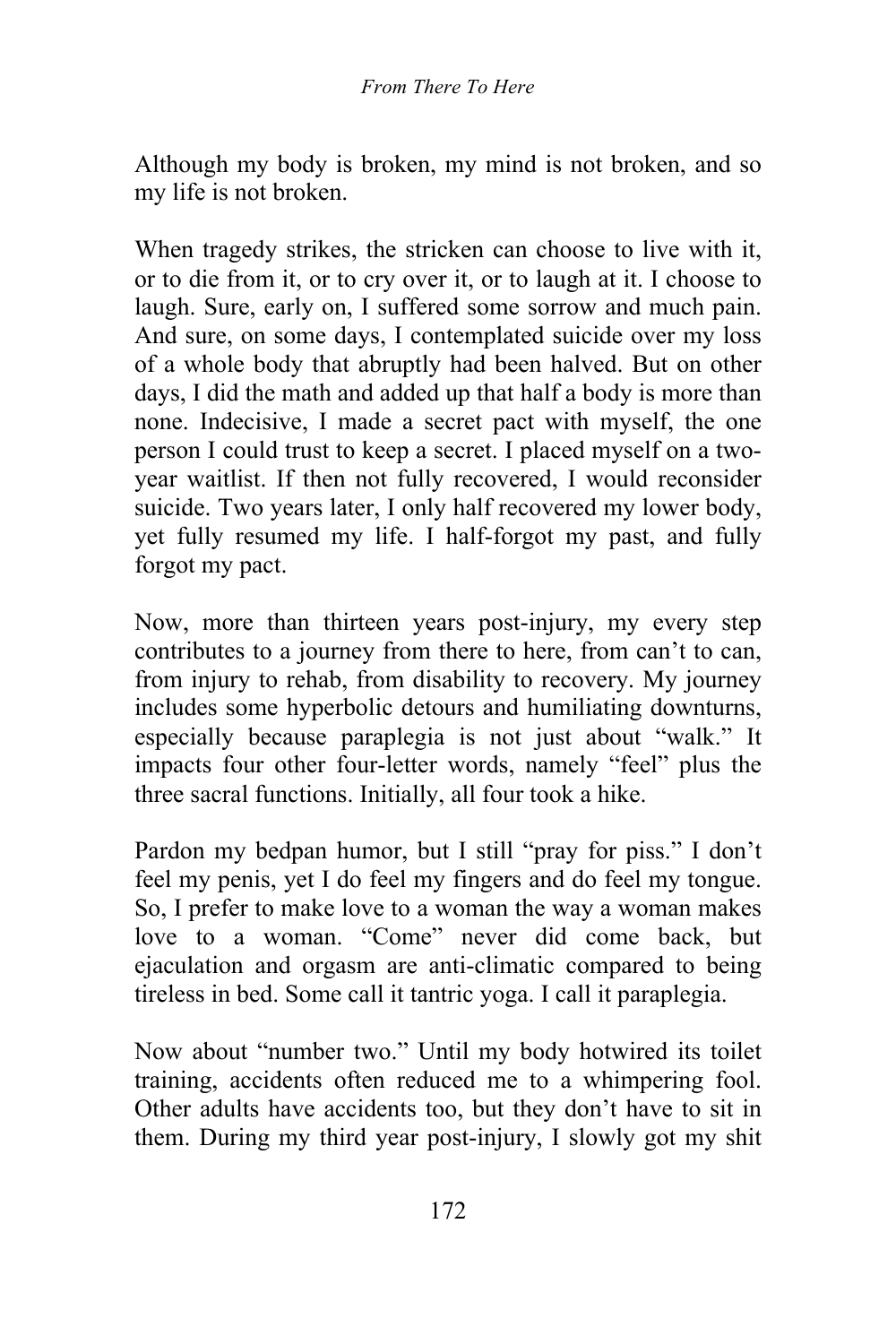together — literally. I regained bowel function by sheer luck of the draw, but also by perseverance, having remained steadfast in my renunciation of suppositories, they being pharmaceutical drugs. Had I used and thereby become dependent upon them, my bowel function might have verged on the edge of recovery, but I never would have known it.

Prior to my injury, I had abstained from pharmaceutical drugs for seventeen years. After SCI, I avoid them still. Even the painkillers. Especially the painkillers. I abstained from them even during the calamitous first week while immobilized in a Stryker frame, that human rotisserie in which its occupant is flipped every two hours. Each flip inflicted excruciating pain, but I endured the pain.

But why endure the pain? Because most analgesics kill all sensations, both painful and pleasurable. Because drugs that inhibit feelings of sensation, inhibit feelings of emotion too. One way to hasten healing is to feel love — your own love of self, and others' love of you. Others who? Others tending to and taking care of you — doctors and nurses. And others in attendance who care about you — family and friends.

I always heal ahead of schedule due in part to my abstinence from pharmaceutical painkillers. I can't cite scientific studies to bolster my assertion, because such studies don't exist. We do know that all drugs pose risks, and all drugs produce unintended side effects. So if you can take the pain, don't take the painkiller.

Such a credo, "Take the Pain," has fostered my acceptance of paraplegia generally. After thirteen years of it, I indeed should accept my paraplegia. But I was just as okay with it after thirteen days. Friends describe my attitude as stoic acceptance or Buddhist detachment. I describe it as just me.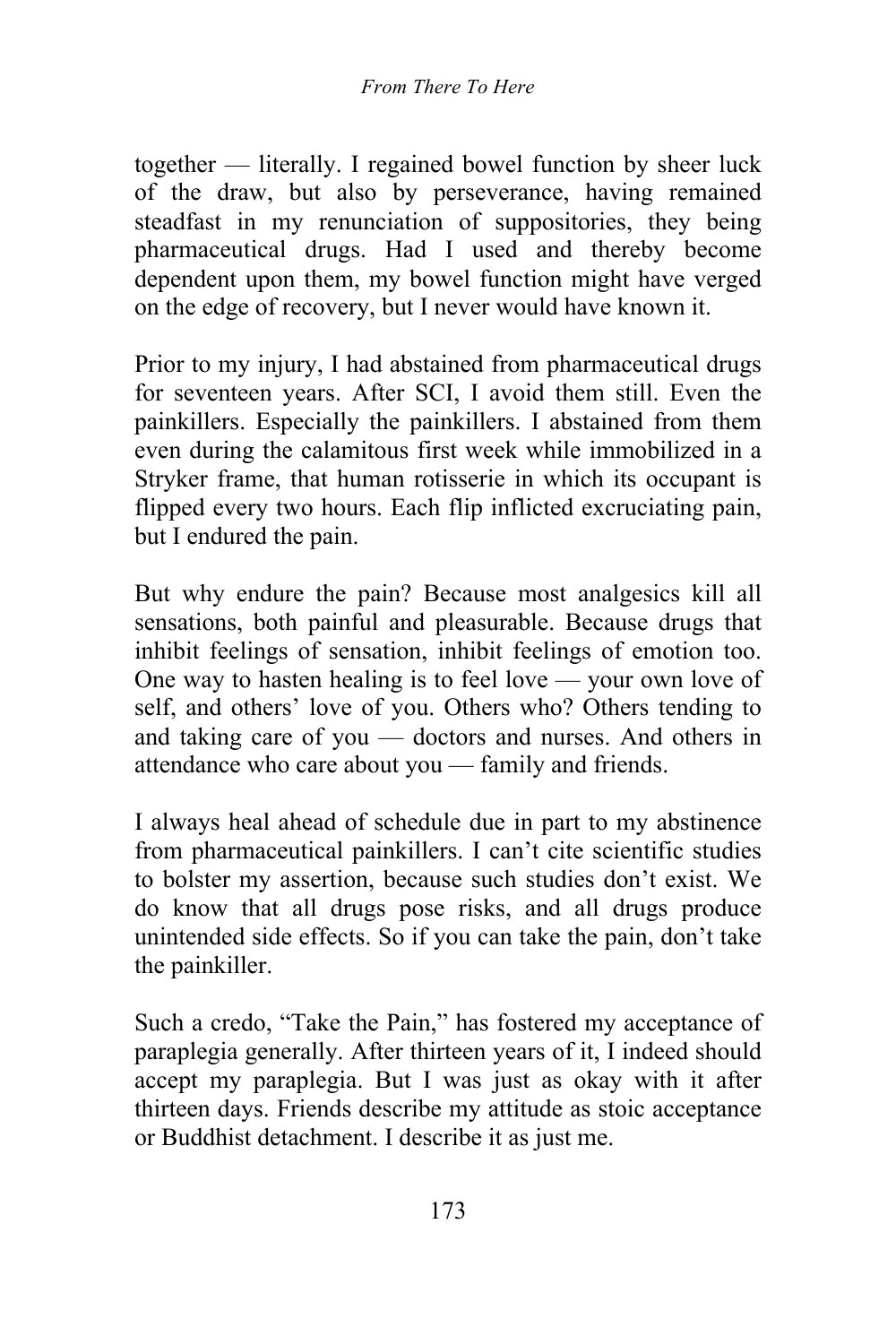Thousands every year sustain SCIs. Someone seemed destined to occupy my bed in the rehab ward. It might as well have been me because I could take the pain. Next door to me, every night, and all night, a middle-aged woman wailed and wailed. "Why me?" was the gist of her wailing. While crossing the street, as though struck by lightning, she was nailed by a hitand-run motorist. My attitude of "Why not me?" differed from hers because I had no one to blame but myself. No one pushed me off that footbridge. I dove of my own free will. Perhaps I've been in free fall ever since. The ride has been a wild and wide detour to my life that, if given the choice, I certainly would not have taken.

But given no choice, I endure paraplegia's detours and downturns. Children's stares and, what's worse, adults' averted glances. Flat tires and, worse, dog doo on fully inflated tires. Inaccessible public restrooms and, worse, no clean place to cath once inside the stall. The social stigma of being looked down upon for being crippled and, worse, the social isolation from being overlooked when you're seated at four feet tall. Not to mention the various health risks and complications, which I won't mention. Yet no matter how severe the humiliation nor deep the sorrow nor crippling the pain, I rest assured that after a good night's sleep; I'll get over it the next morning. "Take two aspirations and call me in the morning."

(Some object to the word "cripple." If I'm not "crippled," who the heck is? An "invalid" person and an "invalid" thing are the same word assigned different pronunciations and ascribed with different definitions. A person described as invalid thus can be associated as being a deficient object. It's politically correct to call an injured animal a cripple, so I side with the injured animal, in the same way I side with the scapegoat, the underdog, and the sitting duck.)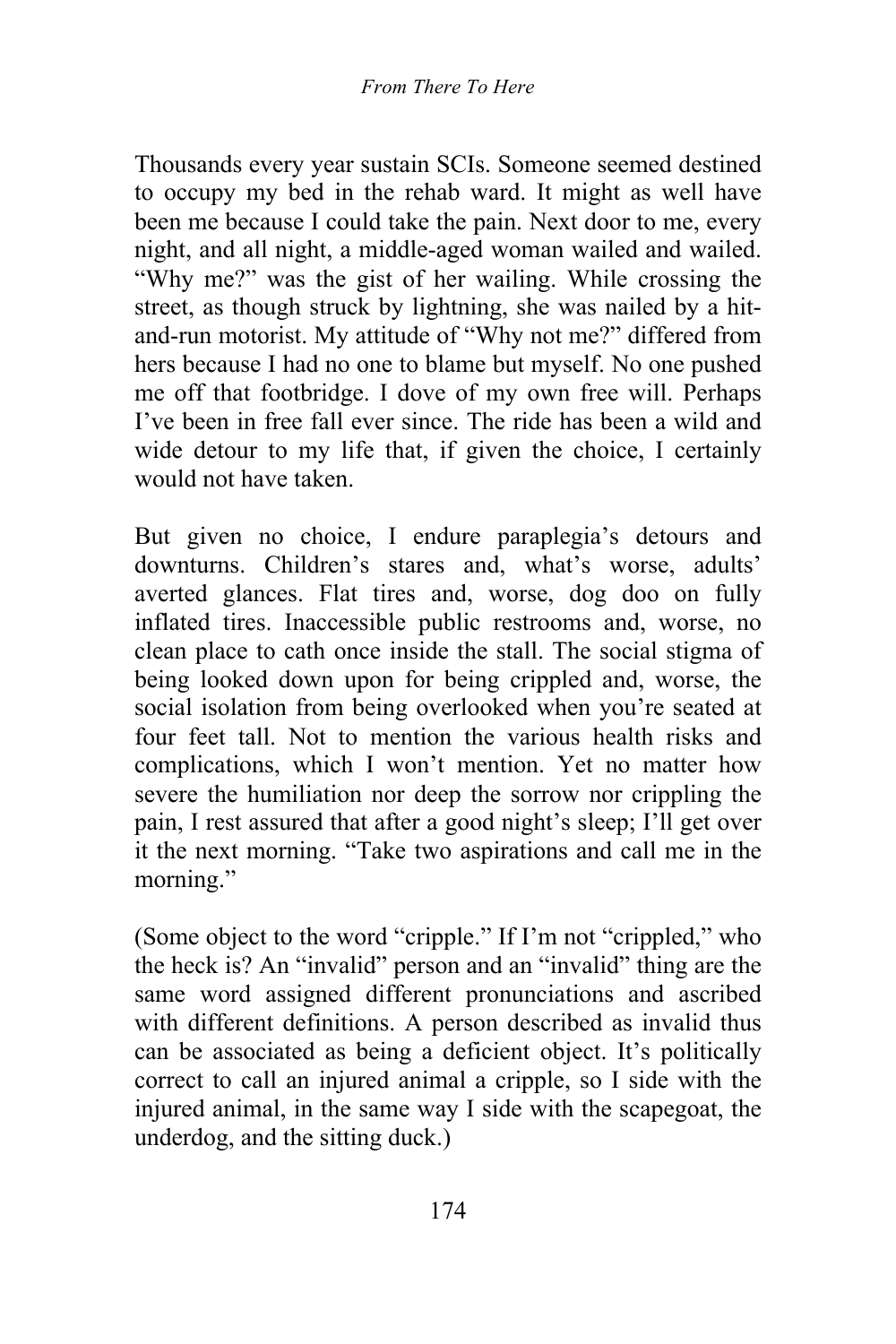Occasionally I have achieved some lofty goals attainable only through paraplegia. Being very visibly crippled has some perks, and I've enlisted them to advance social causes.

Soon after my injury in 1990, I learned of an herbal remedy that both relaxes SCI spasms more effectively than tranquilizers and relieves SCI pains more safely than narcotics (not that I care about the pain). In 1996, in Europe, I procured a prescription for that herbal remedy from a Dutch physician. In January 1997, emboldened with my prescription and encouraged by recent referendums in California and Arizona, I wrote an editorial about my use of medicinal marijuana.

Connecticut's major newspaper, *The Hartford Courant*, displayed my public confession prominently and illustrated it very memorably. That single editorial garnered more reader response and more media attention than all my other books and articles combined. Since then, I've remained Connecticut's preeminent poster child for medicinal marijuana, which makes me half poster child and keeps me half flower child.

I accept full responsibility for my SCI. Society owes me nothing. I am able to stand on my own two feet. During all these years, I've lived independently, alone in a house in the woods. Those woods are part of a nature preserve where hunting is banned, but along whose shores duck hunting in the river was legal.

Before my injury, I participated in the outdoor sport of scaring away ducks from flying within range of shotguns. After rehab, I returned home in time to hear the shotgun blasts heralding duck hunting season. Seated in my wheelchair, I swore that next year I'd get out there to compete against the duck hunters again. And I did, but with crutches and with one surprise. I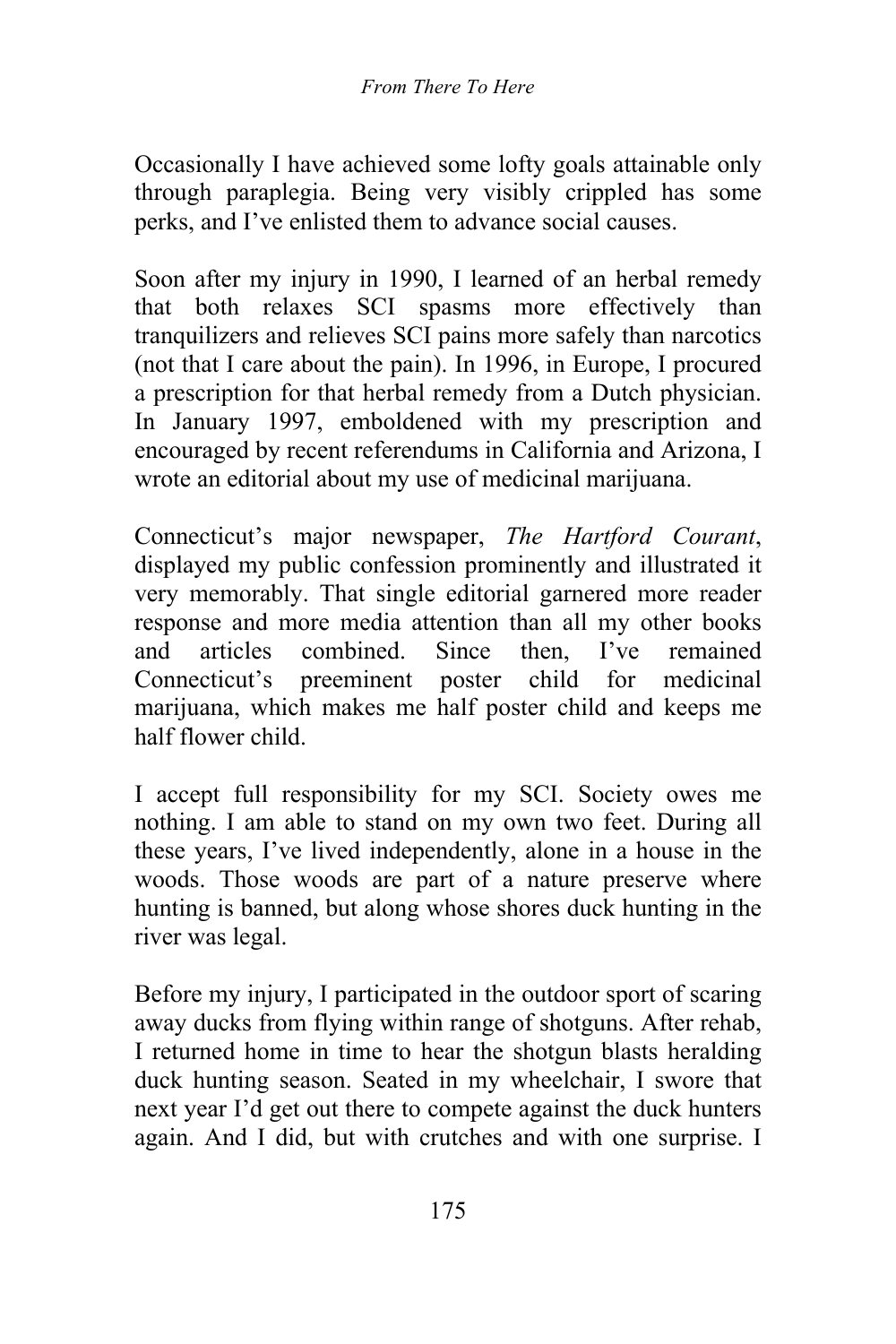was arrested for hunter harassment. The newspaper stories about my heinous crime could have been headlined, "Lone Cripple with Crutches Arrested for Harassing Four Hunters with Guns," but their titles were more diplomatic. The newspaper reports generated public support. Long dismayed about duck hunting on the shoreline of the nature preserve, advocates wrote letters, made phone calls, signed petitions, and attended hearings. Our state legislator was enlisted, and state wildlife staffers made a field trip to the crime scene. By next season, the waterways along the nature preserve in which I live were banned to duck hunting.

A born-again pedestrian, I've resumed all my other previous vocations and avocations, including nature photography. The world I now photograph, however, has narrowed in focus. I photograph mostly my backyard. And sometimes, my front yard. One recurring theme is "Seasons in Sequence" in which I return to the same site during different times of day and on different days. Every year, I scout out and set up a new shoot spot. This enables me to view nature more clearly, or at least more comfortably. I clear a path so I can navigate in my wheelchair, or so I won't stumble with my crutches. I set up shop, and then just sit. I wait for birds to sing, or clouds to lift, or wind to settle, or thoughts to crystallize. Some evenings, I shoot the breeze. Many mornings, I shoot the sunrise.

"Deer Family Photos" is a recent theme. In 2001, I plotted to lure deer with food, and then to photograph them. Yet, if I simply appeared at my window from one hundred and fifty feet away, they'd spook and head for the hills. Slowly, slowly, I earned their trust. In early May, one very pregnant and very hungry doe lingered long enough for me to shoot the first of her family photos. By August, I could shoot her and her fawns from a hundred feet away. By October, fifty feet away. By spring 2002, I could shoot the yearlings from fifteen feet